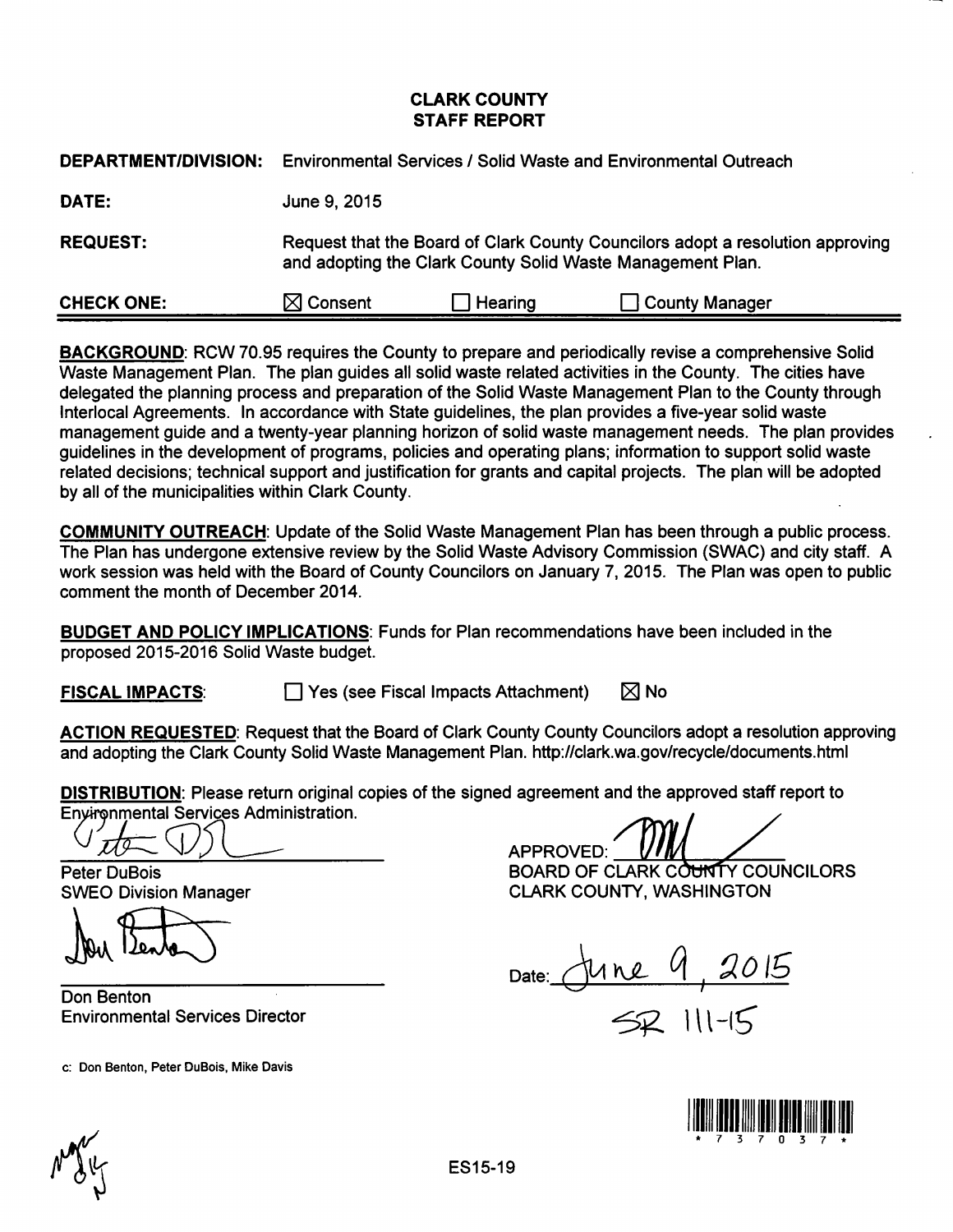| 1<br>$\overline{c}$ | Resolution No. 2015- <i>00-0</i> -                                                          |  |  |  |  |
|---------------------|---------------------------------------------------------------------------------------------|--|--|--|--|
| 3<br>4<br>5<br>6    | A RESOLUTION adopting the Clark County Comprehensive Solid Waste<br><b>Management Plan.</b> |  |  |  |  |
| 7                   | WHEREAS, Chapter 70.95 RCW requires each city and county within the State                   |  |  |  |  |
| 8                   | to prepare and thereafter periodically revise a coordinated and comprehensive Clark         |  |  |  |  |
| 9                   | County Solid Waste Management Plan; and                                                     |  |  |  |  |
| 10                  | WHEREAS, Clark County previously adopted plans in 1973, 1981, 1985 (with                    |  |  |  |  |
| 11                  | amendments to the 1985 plan adopted in 1988 and 1989), 1994, 2003, and 2008; and            |  |  |  |  |
| 12                  | WHEREAS, a need exists to update the 2008 Plan as required in RCW 70.95                     |  |  |  |  |
| 13                  | and to update the Plan for changes that have occurred within the County, as well as         |  |  |  |  |
| 14                  | changes to state and federal regulations; and                                               |  |  |  |  |
| 15                  | WHEREAS, the County has by Interlocal Agreement been designated as the                      |  |  |  |  |
| 16                  | lead agency for solid waste planning for the cities of Battle Ground, Camas, La Center,     |  |  |  |  |
| 17                  | Ridgefield, Vancouver and Washougal, and the Town of Yacolt; and                            |  |  |  |  |
| 18                  | WHEREAS, the process for updating the Plan as outlined in RCW 70.95 and the                 |  |  |  |  |
| 19                  | Interlocal Agreements has been fulfilled; and                                               |  |  |  |  |
| 20                  | WHEREAS, the Board has considered this matter at a duly advertised public                   |  |  |  |  |
| 21                  | meeting; and                                                                                |  |  |  |  |
| 22                  | WHEREAS, after having considered all written and oral comments received from                |  |  |  |  |
| 23                  | staff, the Solid Waste Advisory Commission, other agencies and interested parties and       |  |  |  |  |
| 24                  | the public, the Board finds and concludes that the Clark County Solid Waste                 |  |  |  |  |
| 25                  | Management Plan provides for appropriate guidance for the management of the                 |  |  |  |  |
| 26                  | County's solid waste and is in the public interest; therefore,                              |  |  |  |  |
| 27                  | BE IT ORDERED AND RESOLVED BY THE BOARD OF COUNTY                                           |  |  |  |  |
| 28                  | COUNCILORS OF CLARK COUNTY, STATE OF WASHINGTON, as follows:                                |  |  |  |  |